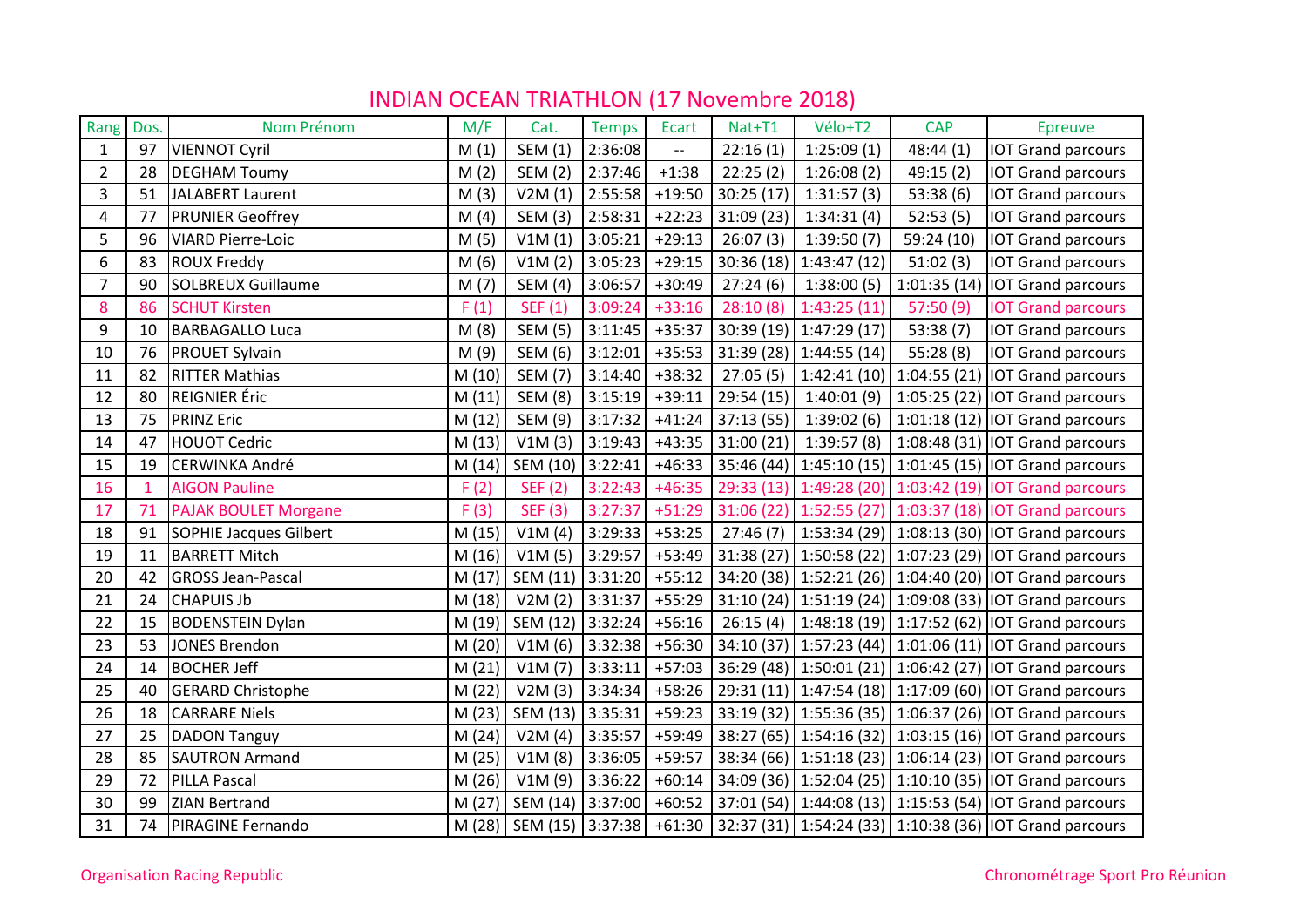| Rang | Dos. | Nom Prénom                    | M/F    | Cat.                | <b>Temps</b> | Ecart    | Nat+T1 | Vélo+T2 | <b>CAP</b> | <b>Epreuve</b>                                                         |
|------|------|-------------------------------|--------|---------------------|--------------|----------|--------|---------|------------|------------------------------------------------------------------------|
| 32   | 52   | <b>JANVIER Cyrille</b>        | M(29)  | SEM (16)            | 3:39:29      | $+63:21$ |        |         |            | 29:36 (14) 1:54:31 (34) 1:15:23 (52) IOT Grand parcours                |
| 33   | 36   | <b>FONTAINE Erick</b>         | M(30)  | V1M (10) 3:40:12    |              | $+64:04$ |        |         |            | 29:33 (12) 1:56:56 (42) 1:13:44 (47) IOT Grand parcours                |
| 34   | 59   | LE CLEC'H Christophe          | M(31)  | V2M(5)              | 3:40:23      | $+64:15$ |        |         |            | 32:32 (30) 1:54:14 (31) 1:13:38 (46) IOT Grand parcours                |
| 35   | 101  | JACQUOT-JOFFROY, Alban        | M(32)  | SEM (17)            | 3:40:30      | $+64:22$ |        |         |            | 30:47 (20) 1:59:03 (47) 1:10:41 (37) IOT Grand parcours                |
| 36   | 22   | <b>CHAN KIN Gerard</b>        | M (33) | V2M(6)              | 3:43:09      |          |        |         |            | +67:01 36:39 (50) 1:53:05 (28) 1:13:26 (44)   IOT Grand parcours       |
| 37   | 78   | <b>RAYEROUX Nicolas</b>       | M(34)  | V2M(7)              | 3:43:28      | $+67:20$ |        |         |            | 35:20 (41)   1:56:08 (37)   1:12:01 (42)   IOT Grand parcours          |
| 38   | 9    | <b>AVRONSART Pauline</b>      | F(4)   | <b>SEF (4)</b>      | 3:43:28      | $+67:20$ |        |         |            | 37:18 (57) 1:57:18 (43) 1:08:53 (32) IOT Grand parcours                |
| 39   | 63   | <b>MERCIER Nicolas</b>        | M(35)  | $V1M(11)$ 3:44:13   |              | $+68:05$ |        |         |            | 36:07 (45) 1:56:49 (40) 1:11:18 (40) IOT Grand parcours                |
| 40   | 27   | <b>DALLA NORA Adriana</b>     | F(5)   | V1F(1)              | 3:44:48      | $+68:40$ |        |         |            | 36:46 (52) 2:04:45 (60) 1:03:19 (17) IOT Grand parcours                |
| 41   | 4    | <b>AMICE Sébastien</b>        | M(36)  | SEM (18) 3:45:24    |              | $+69:16$ |        |         |            | 38:37 (67) 2:00:11 (52) 1:06:37 (25) IOT Grand parcours                |
| 42   | 95   | <b>VAUCHEZ Yvon</b>           | M (37) | V2M(8)              | 3:46:15      | $+70:07$ |        |         |            | 41:03 (76) 1:53:56 (30) 1:11:17 (39) IOT Grand parcours                |
| 43   | 93   | <b>SUHIRMAN Herman</b>        | M (38) | SEM (19) 3:46:33    |              |          |        |         |            | +70:25 36:32 (49) 1:56:05 (36) 1:13:57 (48) IOT Grand parcours         |
| 44   | 30   | <b>DENIZOT Bertrand</b>       | M (39) | V1M (12) 3:48:53    |              | $+72:45$ |        |         |            | 31:40 (29)   2:01:33 (55)   1:15:41 (53)   IOT Grand parcours          |
| 45   | 44   | <b>GUILLEMOT Nadège</b>       | F(6)   | V1F(2)              | 3:48:53      |          |        |         |            | +72:45 38:11 (62) 1:56:27 (39) 1:14:16 (49) IOT Grand parcours         |
| 46   | 7    | <b>ARMSTRONG Tom</b>          | M(40)  | V1M (13) 3:50:59    |              |          |        |         |            | +74:51 33:58 (35) 2:02:29 (56) 1:14:34 (50) IOT Grand parcours         |
| 47   | 54   | <b>LAGESSE David</b>          | M(41)  | SEM (20) 3:51:03    |              | $+74:55$ |        |         |            | 30:23 (16) 1:58:42 (46) 1:22:00 (69) IOT Grand parcours                |
| 48   | 70   | <b>NEDELLEC Anne-Marie</b>    | F(7)   | V2F(1)              | 3:52:17      | $+76:09$ |        |         |            | 41:34 (77) 1:59:50 (50) 1:10:53 (38) IOT Grand parcours                |
| 49   | 35   | <b>FAYOLAS Eric</b>           | M(42)  | V2M (9) $ 3:52:24 $ |              |          |        |         |            | +76:16   29:04 (10)   1:56:17 (38)   1:27:04 (78)   IOT Grand parcours |
| 50   | 88   | <b>SIMON Nathalie</b>         | F(8)   | V2F(2)              | 3:53:11      |          |        |         |            | +77:03 36:20 (46) 2:05:10 (63) 1:11:42 (41) IOT Grand parcours         |
| 51   | 45   | <b>HOARAU Stephane</b>        | M(43)  | V1M (14) $ 3:55:20$ |              |          |        |         |            | +79:12 33:49 (34) 2:04:07 (59) 1:17:25 (61) IOT Grand parcours         |
| 52   | 79   | <b>RECH Sébastien</b>         | M(44)  | SEM (21) 3:55:25    |              | $+79:17$ |        |         |            | 31:21 (26) 2:17:39 (80) 1:06:25 (24) IOT Grand parcours                |
| 53   | 12   | <b>BAUMANN Stefan</b>         | M(45)  | SEM (22) 3:56:24    |              | $+80:16$ |        |         |            | 37:57 (60)   2:04:56 (62)   1:13:31 (45)   IOT Grand parcours          |
| 54   |      | 100 ZIELINSKI Thierry         | M (46) | V2M (10) 3:56:56    |              | $+80:48$ |        |         |            | 33:41 (33) 2:01:08 (53) 1:22:08 (71) IOT Grand parcours                |
| 55   | 37   | <b>FREYSZ Marie-Charlotte</b> | F(9)   | <b>SEF (5)</b>      | 3:57:31      | $+81:23$ |        |         |            | 36:54 (53) 2:13:45 (78) 1:06:53 (28) IOT Grand parcours                |
| 56   | 92   | <b>STEINEMANN Sabrina</b>     | F(10)  | <b>SEF (6)</b>      | 3:57:38      | $+81:30$ |        |         |            | 34:25 (39) 2:06:32 (65) 1:16:42 (58) IOT Grand parcours                |
| 57   | 46   | <b>HOUDET Fabien</b>          | M (47) | SEM (23)            | 3:58:57      | $+82:49$ |        |         |            | 37:15 (56) 2:04:47 (61) 1:16:56 (59) IOT Grand parcours                |
| 58   | 43   | <b>GUILLEMOT Grégory</b>      | M (48) | V1M (15) 3:59:36    |              | $+83:28$ |        |         |            | 35:40 (43) 1:56:49 (41) 1:27:08 (79) IOT Grand parcours                |
| 59   | 48   | <b>HUGUET Yves</b>            | M (49) | V2M (11) 3:59:49    |              | $+83:41$ |        |         |            | 40:25 (73) 2:02:51 (57) 1:16:34 (57) IOT Grand parcours                |
| 60   | 64   | <b>MERLOT Remy</b>            | M(50)  | V2M (12) 4:00:35    |              | $+84:27$ |        |         |            | 39:54 (70) 2:07:51 (66) 1:12:51 (43) IOT Grand parcours                |
| 61   | 55   | LAGOUARDAT MASSIROLLES Pierre | M(51)  | V2M (13) $ 4:00:43$ |              | $+84:35$ |        |         |            | 40:54 (75) 1:57:30 (45) 1:22:21 (73) IOT Grand parcours                |
| 62   | 41   | <b>GOPALEEA Kunal</b>         | M(52)  | SEM (24) 4:02:05    |              | $+85:57$ |        |         |            | 38:04 (61) 2:03:39 (58) 1:20:23 (66) IOT Grand parcours                |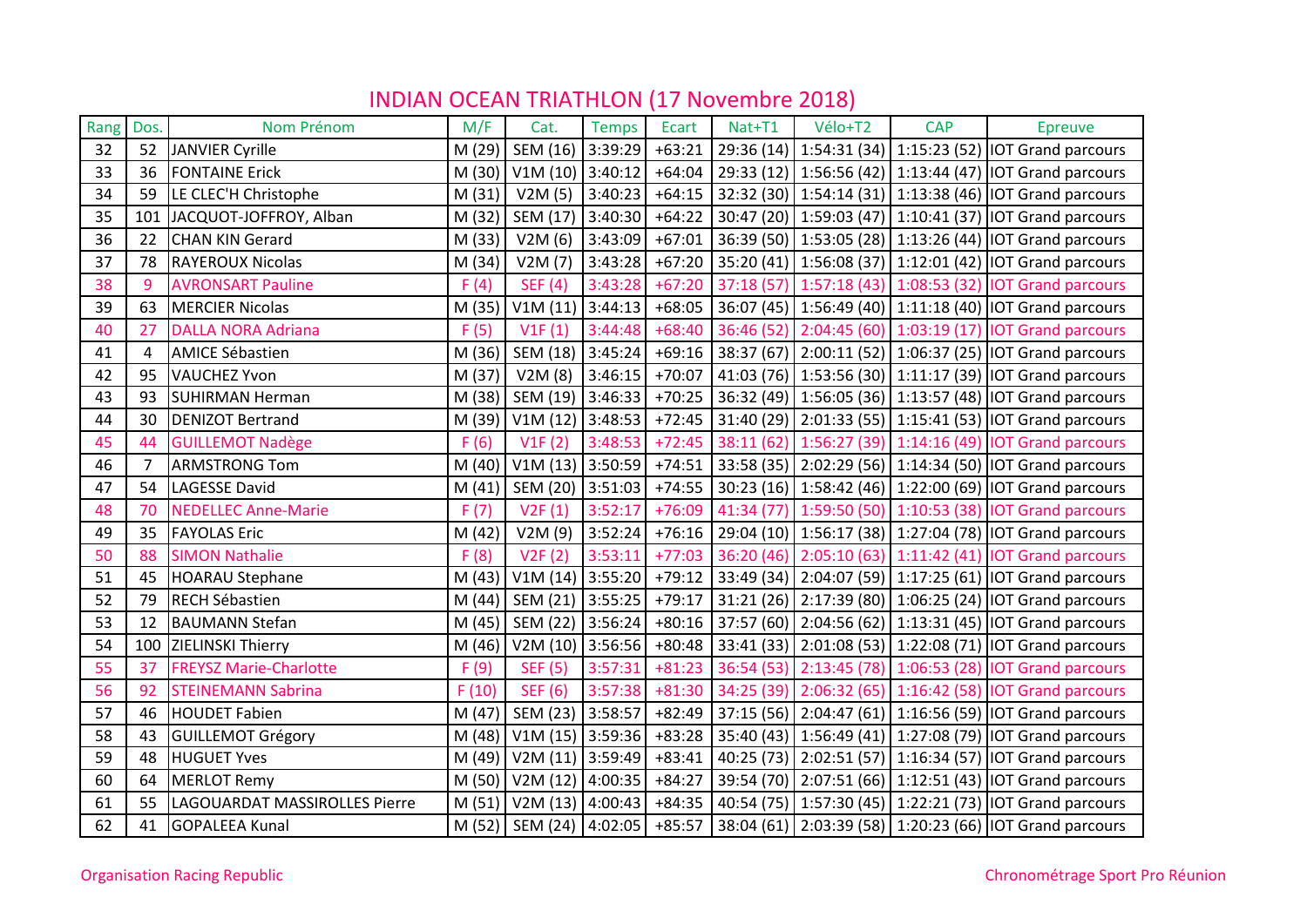| Rang | Dos.           | Nom Prénom                | M/F    | Cat.                        | <b>Temps</b> | Ecart    | Nat+T1 | Vélo+T2                                   | <b>CAP</b> | <b>Epreuve</b>                                                                          |
|------|----------------|---------------------------|--------|-----------------------------|--------------|----------|--------|-------------------------------------------|------------|-----------------------------------------------------------------------------------------|
| 63   | 32             | <b>DUMAS Virginie</b>     | F(11)  | V1F(3)                      | 4:03:27      | $+87:19$ |        |                                           |            | 38:24 (64) 2:09:02 (70) 1:16:02 (55) IOT Grand parcours                                 |
| 64   | 31             | <b>DEVULDER Thierry</b>   | M (53) | V2M(14)                     | 4:05:17      | $+89:09$ |        |                                           |            | 56:12 (97) 1:59:55 (51) 1:09:12 (34) IOT Grand parcours                                 |
| 65   | 13             | <b>BERTRAND Michel</b>    | M(54)  | V2M(15)                     | 4:09:07      | $+92:59$ |        |                                           |            | 43:17 (82) 1:59:24 (48) 1:26:26 (77) IOT Grand parcours                                 |
| 66   | 73             | <b>PILLA Sandrine</b>     | F(12)  | V2F(3)                      | 4:10:27      | $+94:19$ |        |                                           |            | 42:37 (80) 2:13:11 (75) 1:14:39 (51) IOT Grand parcours                                 |
| 67   | 50             | <b>JAFAR Amin</b>         | M (55) | V2M (16) $ 4:10:45 $        |              | $+94:37$ |        |                                           |            | 37:22 (58) 2:08:15 (68) 1:25:09 (76) 10T Grand parcours                                 |
| 68   | 81             | <b>RIOUX Philippe</b>     |        | M (56)   V2M (17)   4:10:57 |              | $+94:49$ |        |                                           |            | 40:24 (72) 2:08:29 (69) 1:22:06 (70) IOT Grand parcours                                 |
| 69   | 102            | <b>PANDA Marion</b>       | F(13)  | <b>SEF (7)</b>              | 4:11:17      | $+95:09$ |        |                                           |            | 36:22 (47) 2:13:36 (76) 1:21:20 (67) IOT Grand parcours                                 |
| 70   | 17             | <b>BURROW Shaun</b>       | M (57) | SEM (25)                    | 4:11:22      |          |        |                                           |            | +95:14   35:28 (42)   2:12:42 (74)   1:23:13 (75)   IOT Grand parcours                  |
| 71   | 49             | <b>IRIARTE LOÏC</b>       | M (58) | SEM (26) 4:11:23            |              | $+95:15$ |        |                                           |            | 43:15 (81) 2:05:18 (64) 1:22:51 (74) IOT Grand parcours                                 |
| 72   | 34             | <b>FAUVERNIER Thierry</b> | M (59) | V2M (18) $ 4:11:28 $        |              | $+95:20$ |        |                                           |            | 31:11 (25) 2:01:21 (54) 1:38:57 (91) IOT Grand parcours                                 |
| 73   | 66             | <b>MONIN Berangere</b>    | F(14)  | V1F(4)                      | 4:15:23      | $+99:15$ |        |                                           |            | 44:10 (86) 2:12:12 (73) 1:19:01 (64) IOT Grand parcours                                 |
| 74   | 60             | <b>LOPES Alexandra</b>    | F(15)  | V1F(5)                      |              |          |        |                                           |            | 4:18:05 +101:57 40:04 (71) 2:19:18 (82) 1:18:44 (63) IOT Grand parcours                 |
| 75   | 61             | LUSSO Richard             | M(60)  |                             |              |          |        |                                           |            | V1M (16) 4:19:00 +102:52 36:42 (51) 2:14:11 (79) 1:28:08 (80) IOT Grand parcours        |
| 76   | 3              | <b>ALLARD Yvette</b>      | F(16)  | V2F(4)                      |              |          |        |                                           |            | 4:20:01 +103:53 45:03 (87) 2:18:25 (81) 1:16:33 (56) IOT Grand parcours                 |
| 77   | 58             | LE BLAY Laurent           | M(61)  |                             |              |          |        |                                           |            | V2M (19) 4:20:28 +104:20 40:47 (74) 2:07:52 (67) 1:31:51 (85) IOT Grand parcours        |
| 78   | 26             | <b>DAIDECHE Henry</b>     | M (62) |                             |              |          |        |                                           |            | V2M (20) 4:25:15 +109:07 38:15 (63) 2:13:44 (77) 1:33:18 (87) IOT Grand parcours        |
| 79   | 62             | <b>MATHIEU Stephane</b>   | M (63) | $V1M (17)$ 4:28:45 +112:37  |              |          |        |                                           |            | 28:40 (9) 2:10:35 (71) 1:49:31 (94) IOT Grand parcours                                  |
| 80   | 5              | <b>ANCELLIN Florence</b>  | F(17)  | V2F(5)                      |              |          |        |                                           |            | 4:33:36 +117:28 43:49 (84) 2:27:54 (92) 1:21:54 (68) IOT Grand parcours                 |
| 81   | 87             | <b>SEETARAM Ashvin</b>    | M(64)  |                             |              |          |        |                                           |            | V1M (18) 4:34:41 +118:33 49:46 (93) 2:25:16 (90) 1:19:39 (65) IOT Grand parcours        |
| 82   | 21             | <b>CHAN KIN Therese</b>   | F(18)  | V2F(6)                      |              |          |        |                                           |            | 4:35:40 +119:32 54:09 (95) 2:11:05 (72) 1:30:26 (82) IOT Grand parcours                 |
| 83   | 38             | <b>GAULT Frédéric</b>     | M (65) |                             |              |          |        |                                           |            | V1M (19) 4:35:40 +119:32 37:55 (59) 2:20:55 (84) 1:36:50 (90) IOT Grand parcours        |
| 84   | 57             | <b>LAVAZAY Wilfrid</b>    | M (66) |                             |              |          |        |                                           |            | V2M (21) 4:35:40 +119:32 38:55 (68) 2:21:46 (86) 1:35:00 (88) IOT Grand parcours        |
| 85   | 56             | LAROQUE Yohanna           | F(19)  | <b>SEF (8)</b>              |              |          |        |                                           |            | 4:36:49 +120:41 42:07 (78) 2:22:57 (88) 1:31:45 (84) IOT Grand parcours                 |
| 86   | 69             | NAIDOO Jodi               | F(20)  | V1F(6)                      |              |          |        |                                           |            | 4:36:51 +120:43 48:51 (91) 2:46:28 (95) 1:01:33 (13) IOT Grand parcours                 |
| 87   | 65             | <b>MONGNOT Alain</b>      | M(67)  |                             |              |          |        |                                           |            | V2M (22) 4:36:53 +120:45 45:31 (88) 2:22:28 (87) 1:28:54 (81) IOT Grand parcours        |
| 88   | 67             | <b>MONTRESOR Noëllie</b>  | F(21)  | <b>SEF (9)</b>              |              |          |        |                                           |            | 4:39:28 +123:20 55:36 (96) 2:21:38 (85) 1:22:14 (72) IOT Grand parcours                 |
| 89   | 39             | <b>GAULT Patrice</b>      | M (68) | V2M(23)                     |              |          |        |                                           |            | 4:40:06 +123:58 47:53 (90) 2:20:06 (83) 1:32:08 (86) IOT Grand parcours                 |
| 90   | 33             | <b>DUNPUTH Sandhya</b>    | F(22)  | SEF (10)                    |              |          |        | $4:40:50$ +124:42 50:56 (94) 2:57:55 (96) | 51:59(4)   | <b>IOT Grand parcours</b>                                                               |
| 91   | 6              | <b>ANTHONSEN Jane</b>     | F(23)  | SEF (11)                    |              |          |        |                                           |            | 4:41:02 +124:54 43:59 (85) 2:25:56 (91) 1:31:08 (83) IOT Grand parcours                 |
| 92   | 98             | <b>WEISS Christian</b>    | M (69) |                             |              |          |        |                                           |            | V2M (24) 4:47:57 +131:49 43:35 (83) 2:28:21 (93) 1:36:02 (89) IOT Grand parcours        |
| 93   | $\overline{2}$ | <b>ALLARD François</b>    |        |                             |              |          |        |                                           |            | M (70) V2M (25) 4:56:04 +139:56 48:55 (92) 2:23:43 (89) 1:43:27 (92) IOT Grand parcours |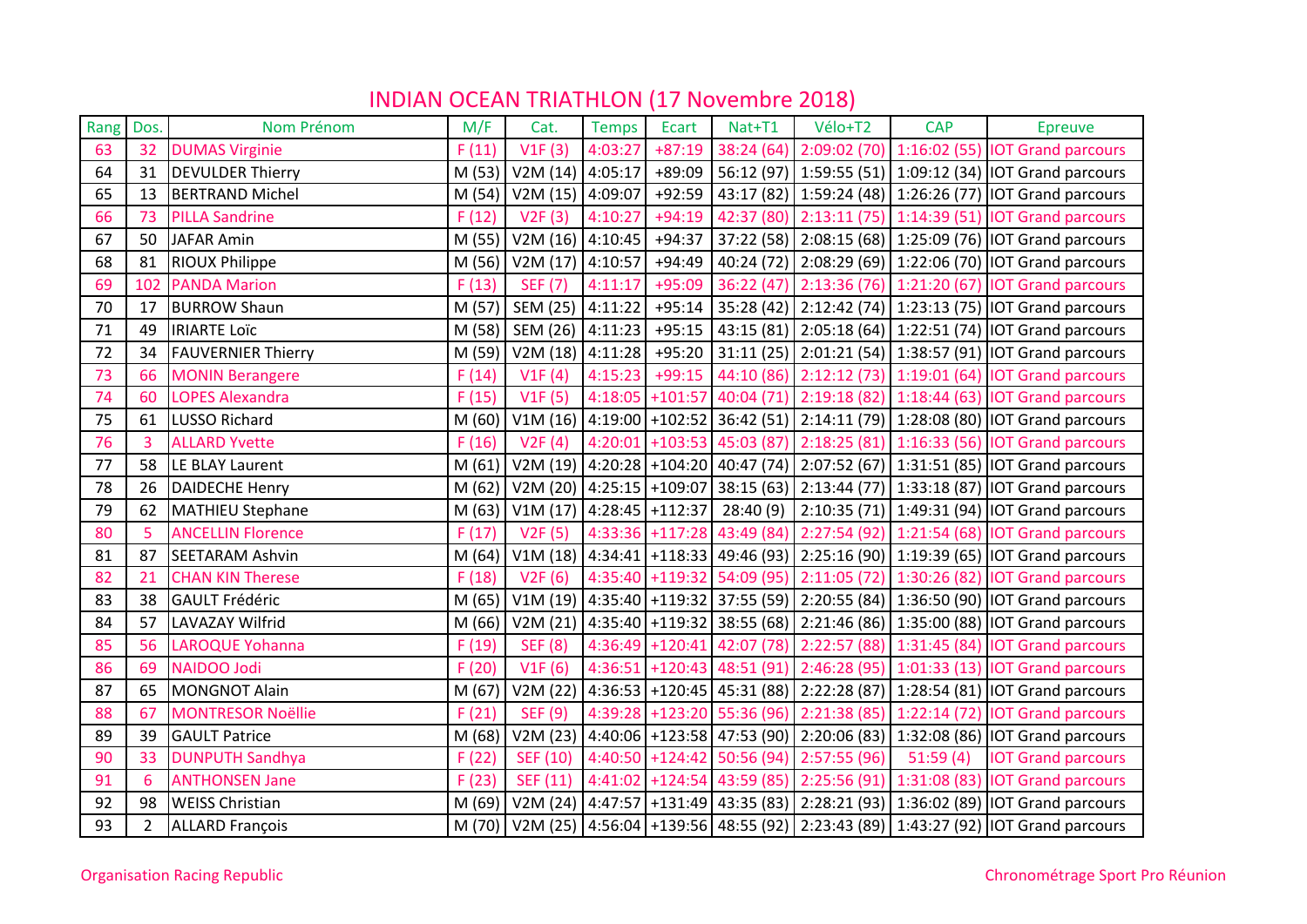| Rang           | Dos. | Nom Prénom                        | M/F    | Cat.           | <b>Temps</b> | Ecart                    | Nat+T1                      | Vélo+T2    | <b>CAP</b> | <b>Epreuve</b>                                                          |
|----------------|------|-----------------------------------|--------|----------------|--------------|--------------------------|-----------------------------|------------|------------|-------------------------------------------------------------------------|
| 94             | 29   | <b>DENIZOT Sophie</b>             | F(24)  | V1F(7)         |              |                          |                             |            |            | 4:56:04 +139:56 39:48 (69) 2:30:10 (94) 1:46:07 (93) IOT Grand parcours |
|                |      |                                   |        |                |              |                          |                             |            |            |                                                                         |
| 1              | 193  | L'ENTETE-BERNARD                  | M(1)   | (1)            | 2:56:51      | $\overline{\phantom{a}}$ | 22:36(1)                    | 1:40:59(2) | 53:18(1)   | <b>IOT Relais</b>                                                       |
| $\overline{2}$ | 190  | <b>TEAM MOKA TAMARIN</b>          | M(2)   | (2)            | 3:07:23      | $+10:32$                 | 27:59(3)                    | 1:37:22(1) | 1:02:03(2) | <b>IOT Relais</b>                                                       |
| 3              | 194  | LES PÊCHEURS                      | M(3)   | (3)            | 3:19:12      | $+22:21$                 | 29:48 (4)                   | 1:45:23(4) | 1:04:02(3) | <b>IOT Relais</b>                                                       |
| 4              | 189  | CAZANOVE/SALESSES                 | M(4)   | (4)            | 3:24:43      | $+27:52$                 | 25:02(2)                    | 1:42:31(3) | 1:17:12(5) | <b>IOT Relais</b>                                                       |
| 5              | 197  | <b>GRUMPY OLD MEN</b>             | M(5)   | (5)            | 3:48:35      | $+51:44$                 | 32:17(5)                    | 2:02:11(5) | 1:14:09(4) | <b>IOT Relais</b>                                                       |
|                |      |                                   |        |                |              |                          |                             |            |            |                                                                         |
| $\mathbf{1}$   | 146  | <b>GERARD Remy</b>                | M(1)   | U19(1)         | 47:10        | $\overline{\phantom{a}}$ | 8:09(1)                     | 21:02(1)   | 18:00(4)   | <b>IOT Petit parcours</b>                                               |
| $\overline{2}$ | 163  | LOIC Mariette                     | M(2)   | U19(2)         | 49:51        | $+2:41$                  | 9:17(3)                     | 23:01(2)   | 17:34(2)   | <b>IOT Petit parcours</b>                                               |
| 3              | 162  | <b>LESTE Alessandro</b>           | M(3)   | SEM (1)        | 50:07        | $+2:57$                  | 10:01(5)                    | 24:04(3)   | 16:03(1)   | <b>IOT Petit parcours</b>                                               |
| $\overline{4}$ | 129  | <b>BORRELI Mateo</b>              | M(4)   | U17(1)         | 51:56        | $+4:46$                  | 8:27(2)                     | 24:27(4)   | 19:03(5)   | <b>IOT Petit parcours</b>                                               |
| 5              | 128  | <b>BOOLKAH Rahul</b>              | M(5)   | U19(3)         | 55:29        | $+8:19$                  | 10:06(6)                    | 25:31(5)   | 19:53(8)   | <b>IOT Petit parcours</b>                                               |
| 6              | 139  | <b>D'AUTRICHE Laetitia</b>        | F(1)   | U17(1)         | 58:02        | $+10:52$                 | 9:57(4)                     | 27:39(11)  | 20:26(11)  | <b>IOT Petit parcours</b>                                               |
| $\overline{7}$ | 122  | <b>BANKS Kane</b>                 | M(6)   | <b>SEM (2)</b> | 58:59        | $+11:49$                 | 13:29 (17)                  | 25:44(6)   | 19:47(6)   | <b>IOT Petit parcours</b>                                               |
| 8              | 120  | <b>AGATHE Alexandre</b>           | M(7)   | <b>SEM (3)</b> | 59:54        | $+12:44$                 | 11:02(9)                    | 26:32(7)   | 22:21 (19) | <b>IOT Petit parcours</b>                                               |
| 9              | 170  | PILOT Yannick                     | M(8)   | SEM (4)        | 1:00:20      | $+13:10$                 | 11:13(10)                   | 28:39 (17) | 20:29 (12) | <b>IOT Petit parcours</b>                                               |
| 10             | 175  | <b>SCOTT Peter</b>                | M(9)   | V2M(1)         | 1:01:21      | $+14:11$                 | 10:51(8)                    | 26:44 (8)  | 23:47 (27) | <b>IOT Petit parcours</b>                                               |
| 11             | 181  | <b>LELEU Marine</b>               | F(2)   | SEF (1)        | 1:01:46      | $+14:36$                 | 12:59(14)                   | 28:54 (18) | 19:53 (9)  | <b>IOT Petit parcours</b>                                               |
| 12             | 161  | <b>LENOIR Thomas</b>              | M(10)  | <b>SEM (5)</b> | 1:01:51      | $+14:41$                 | 12:32(13)                   | 27:33 (10) | 21:47 (15) | <b>IOT Petit parcours</b>                                               |
| 13             | 178  | <b>TOINETTE Zara</b>              | F(3)   | U17(2)         | 1:01:56      | $+14:46$                 | 10:46(7)                    | 28:00(12)  | 23:11(24)  | <b>IOT Petit parcours</b>                                               |
| 14             | 159  | LENOIR Alexandre                  | M(11)  | SEM (6)        | 1:04:14      | $+17:04$                 | 13:11(16)                   | 29:13 (20) | 21:51(17)  | <b>IOT Petit parcours</b>                                               |
| 15             | 131  | <b>BOULANGER Timothee</b>         | M(12)  | <b>SEM (7)</b> | 1:05:29      | $+18:19$                 | 16:38(37)                   | 30:54 (31) | 17:59(3)   | <b>IOT Petit parcours</b>                                               |
| 16             | 167  | <b>PETERSEN Stella</b>            | F(4)   | <b>SEF (2)</b> | 1:05:59      | $+18:49$                 | 15:22(30)                   | 28:01(13)  | 22:38 (21) | <b>IOT Petit parcours</b>                                               |
| 17             | 132  | <b>BUTTERWORTH Flynn</b>          | M(13)  | U17(2)         | 1:06:22      | $+19:12$                 | 11:23(11)                   | 29:30 (23) | 25:29 (34) | <b>IOT Petit parcours</b>                                               |
| 18             | 133  | <b>BUTTERWORTH Jeff</b>           | M(14)  | V1M(1)         | 1:06:22      | $+19:12$                 | 11:26(12)                   | 29:20 (22) | 25:38 (35) | <b>IOT Petit parcours</b>                                               |
| 19             | 152  | <b>JIMENEZ Audrey</b>             | F(5)   | <b>SEF (3)</b> | 1:06:25      | $+19:15$                 | 14:49 (25)                  | 29:39 (24) | 21:58(18)  | <b>IOT Petit parcours</b>                                               |
| 20             | 154  | <b>KRIMMEL Thomas</b>             | M (15) | V2M(2)         | 1:06:53      | $+19:43$                 | 17:07(41)                   | 28:09 (15) | 21:38(14)  | <b>IOT Petit parcours</b>                                               |
| 21             |      | 148 HAZAREESING Jayrajsing        | M (16) | V2M(3)         | 1:07:52      | $+20:42$                 | 17:30 (43)                  | 30:33 (29) | 19:49 (7)  | <b>IOT Petit parcours</b>                                               |
| 22             | 172  | RABENARIVO Andrianambinina Marius | M(17)  | <b>SEM (8)</b> | 1:08:33      | $+21:23$                 | 15:39 (31)                  | 31:07 (32) | 21:48 (16) | <b>IOT Petit parcours</b>                                               |
| 23             |      | 126 BOCHER Benedicte              | F(6)   | V1F(1)         |              |                          | $1:08:36$ +21:26 15:06 (28) | 28:04(14)  |            | 25:26 (33) IOT Petit parcours                                           |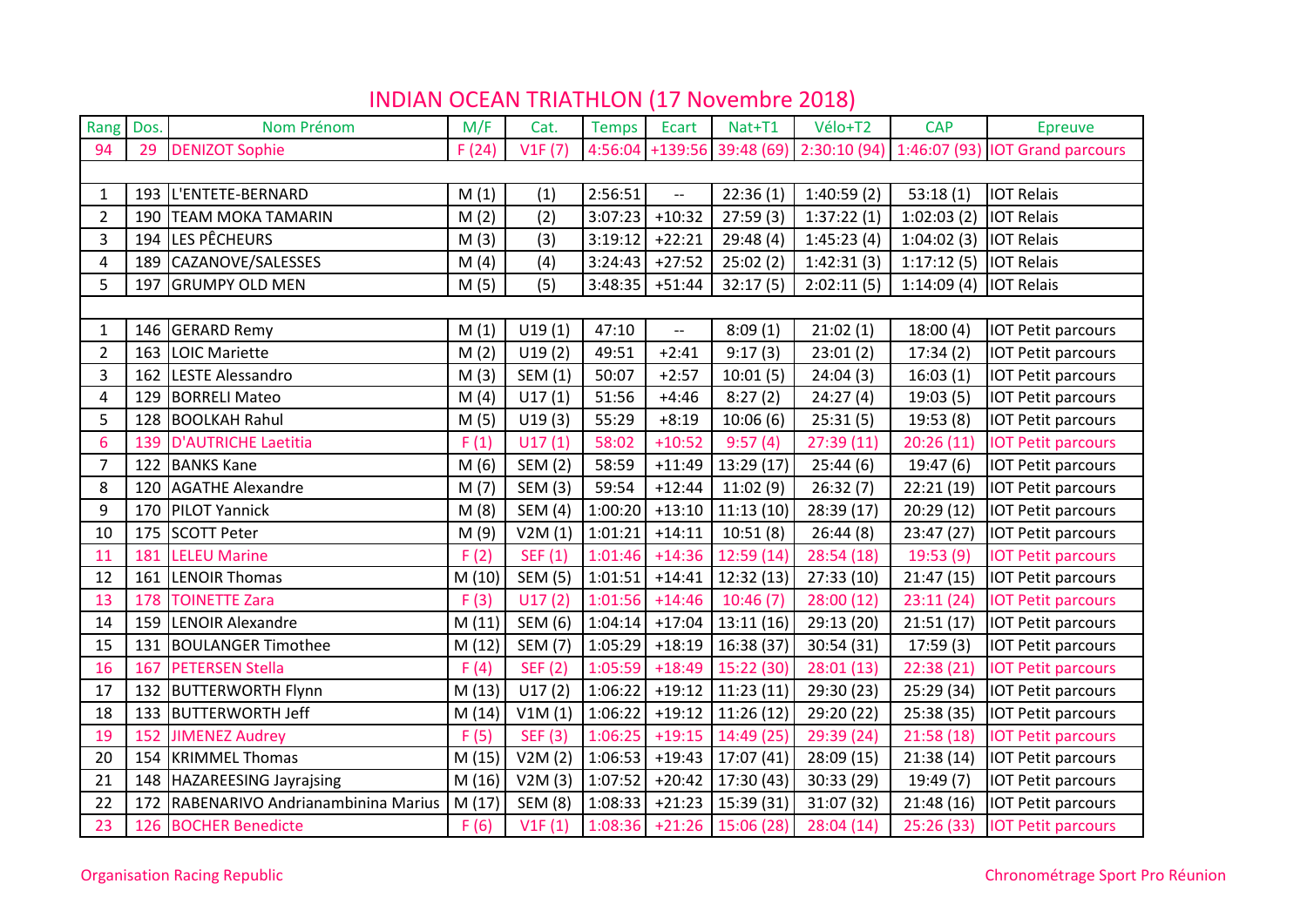| Rang | Dos. | Nom Prénom                  | M/F    | Cat.               | <b>Temps</b> | Ecart    | Nat+T1     | Vélo+T2    | <b>CAP</b> | <b>Epreuve</b>            |
|------|------|-----------------------------|--------|--------------------|--------------|----------|------------|------------|------------|---------------------------|
| 24   | 145  | <b>GAUGE Pascal</b>         | M (18) | V2M(4)             | 1:09:00      | $+21:50$ | 17:22 (42) | 26:52(9)   | 24:47 (32) | <b>IOT Petit parcours</b> |
| 25   | 199  | <b>VIARD Séverine</b>       | F(7)   | V1F(2)             | 1:09:24      | $+22:14$ | 20:10(51)  | 28:58 (19) | 20:18(10)  | <b>IOT Petit parcours</b> |
| 26   | 177  | <b>TESSARECH Paul André</b> | M (19) | V2M(5)             | 1:09:36      | $+22:26$ | 15:00 (27) | 33:23 (40) | 21:14(13)  | <b>IOT Petit parcours</b> |
| 27   | 125  | <b>BHURTUN Vellin</b>       | M(20)  | V2M(6)             | 1:09:55      | $+22:45$ | 13:00(15)  | 29:43 (25) | 27:12 (42) | IOT Petit parcours        |
| 28   | 155  | LAABOUDI Lahcen             | M(21)  | SEM (9)            | 1:10:30      | $+23:20$ | 14:34 (24) | 32:54 (38) | 23:03 (22) | <b>IOT Petit parcours</b> |
| 29   | 160  | <b>LENOIR Alice</b>         | F(8)   | <b>SEF</b> (4)     | 1:10:51      | $+23:41$ | 15:59 (32) | 30:25(28)  | 24:28 (29) | <b>IOT Petit parcours</b> |
| 30   | 142  | <b>FAMOSE Frank</b>         | M(22)  | V2M(7)             | 1:10:56      | $+23:46$ | 16:59 (39) | 29:18 (21) | 24:41 (31) | <b>IOT Petit parcours</b> |
| 31   | 149  | <b>JENKINS David</b>        | M(23)  | V1M(2)             | 1:11:10      | $+24:00$ | 14:27 (22) | 29:44 (26) | 27:00 (41) | <b>IOT Petit parcours</b> |
| 32   | 153  | <b>JOUBERT Pierre</b>       | M(24)  | V2M(8)             | 1:11:30      | $+24:20$ | 16:09 (33) | 32:18(37)  | 23:05 (23) | <b>IOT Petit parcours</b> |
| 33   | 174  | <b>RENARD Laurence</b>      | F(9)   | V1F(3)             | 1:11:45      | $+24:35$ | 14:53(26)  | 33:30 (41) | 23:23(26)  | <b>IOT Petit parcours</b> |
| 34   | 150  | <b>JEPPE Adele</b>          | F(10)  | <b>SEF (5)</b>     | 1:11:58      | $+24:48$ | 15:10(29)  | 30:12(27)  | 26:37 (37) | <b>IOT Petit parcours</b> |
| 35   | 168  | <b>PETZ Andreas</b>         | M(25)  | V2M(9)             | 1:12:18      | $+25:08$ | 14:02 (21) | 33:42 (43) | 24:35 (30) | <b>IOT Petit parcours</b> |
| 36   | 147  | <b>HASSIM Yvana</b>         | F(11)  | <b>SEF (6)</b>     | 1:13:01      | $+25:51$ | 16:34(36)  | 33:08 (39) | 23:21(25)  | <b>IOT Petit parcours</b> |
| 37   | 165  | <b>MOPTY Eric</b>           | M(26)  | V2M (10) $1:14:31$ |              | $+27:21$ | 13:57 (20) | 28:18(16)  | 32:16 (48) | <b>IOT Petit parcours</b> |
| 38   | 123  | <b>BENELMABROUK Zoubir</b>  | M(27)  | V2M (11) 1:14:45   |              | $+27:35$ | 17:46 (46) | 30:41 (30) | 26:18 (36) | <b>IOT Petit parcours</b> |
| 39   | 143  | <b>FONTAINE Patricia</b>    | F(12)  | V1F(4)             | 1:14:45      | $+27:35$ | 14:33(23)  | 33:32 (42) | 26:41 (38) | <b>IOT Petit parcours</b> |
| 40   | 180  | <b>WONG Kristel</b>         | F(13)  | <b>SEF (7)</b>     | 1:15:08      | $+27:58$ | 16:20(35)  | 31:50 (35) | 26:59 (40) | <b>IOT Petit parcours</b> |
| 41   | 166  | NURSOO Vishi                | M (28) | SEM (10) 1:17:03   |              | $+29:53$ | 17:32 (44) | 31:21(33)  | 28:11 (43) | <b>IOT Petit parcours</b> |
| 42   | 169  | <b>PETZ Sabine</b>          | F(14)  | V2F(1)             | 1:18:21      | $+31:11$ | 17:39(45)  | 36:34(47)  | 24:08 (28) | <b>IOT Petit parcours</b> |
| 43   | 127  | <b>BODENSTEIN Karen</b>     | F(15)  | <b>SEF (8)</b>     | 1:20:29      | $+33:19$ | 13:35(19)  | 32:15(36)  | 34:40 (52) | <b>IOT Petit parcours</b> |
| 44   | 156  | <b>LAGRAVE Laurent</b>      | M (29) | V2M (12) 1:21:07   |              | $+33:57$ | 16:53 (38) | 34:51 (45) | 29:23 (44) | <b>IOT Petit parcours</b> |
| 45   | 136  | <b>CHANEY Isabelle</b>      | F(16)  | V2F(2)             | 1:22:22      | $+35:12$ | 18:45 (50) | 41:12 (52) | 22:25(20)  | <b>IOT Petit parcours</b> |
| 46   | 176  | <b>SHEIK-CASSIM Aurélie</b> | F(17)  | <b>SEF (9)</b>     | 1:22:50      | $+35:40$ | 16:09(34)  | 34:22 (44) | 32:19 (49) | <b>IOT Petit parcours</b> |
| 47   | 141  | <b>DUBRAY Florent</b>       | M (30) | V2M (13) 1:23:15   |              | $+36:05$ | 18:13 (48) | 34:54 (46) | 30:09 (45) | <b>IOT Petit parcours</b> |
| 48   | 137  | <b>CHAPOULIS Sylvie</b>     | F(18)  | V2F(3)             | 1:26:42      | $+39:32$ | 21:47(52)  | 38:06 (48) | 26:51 (39) | <b>IOT Petit parcours</b> |
| 49   | 157  | <b>LATEGAN Wendy</b>        | F(19)  | V1F(5)             | 1:27:36      | $+40:26$ | 13:34(18)  | 41:52 (53) | 32:12 (47) | <b>IOT Petit parcours</b> |
| 50   | 130  | <b>BOULANGER Sarah</b>      | F(20)  | SEF (10)           | 1:28:03      | $+40:53$ | 17:54(47)  | 38:33 (49) | 31:37 (46) | <b>IOT Petit parcours</b> |
| 51   | 124  | <b>BERTRAND Pascal</b>      | M(31)  | V2M (14) 1:28:29   |              | $+41:19$ | 17:07 (40) | 31:38 (34) | 39:45 (58) | <b>IOT Petit parcours</b> |
| 52   | 151  | JEPPE Daniel                | M (32) | SEM (11) 1:33:23   |              | $+46:13$ | 18:36 (49) | 39:47 (50) | 35:02 (53) | <b>IOT Petit parcours</b> |
| 53   | 135  | <b>CARNEL Patrick</b>       | M (33) | V2M (15) 1:41:25   |              | $+54:15$ | 24:09 (55) | 42:50 (54) | 34:28 (51) | <b>IOT Petit parcours</b> |
| 54   | 171  | <b>POLITO Cosima</b>        | F(21)  | V2F(4)             | 1:41:41      | $+54:31$ | 27:13(56)  | 40:12 (51) | 34:16 (50) | <b>IOT Petit parcours</b> |